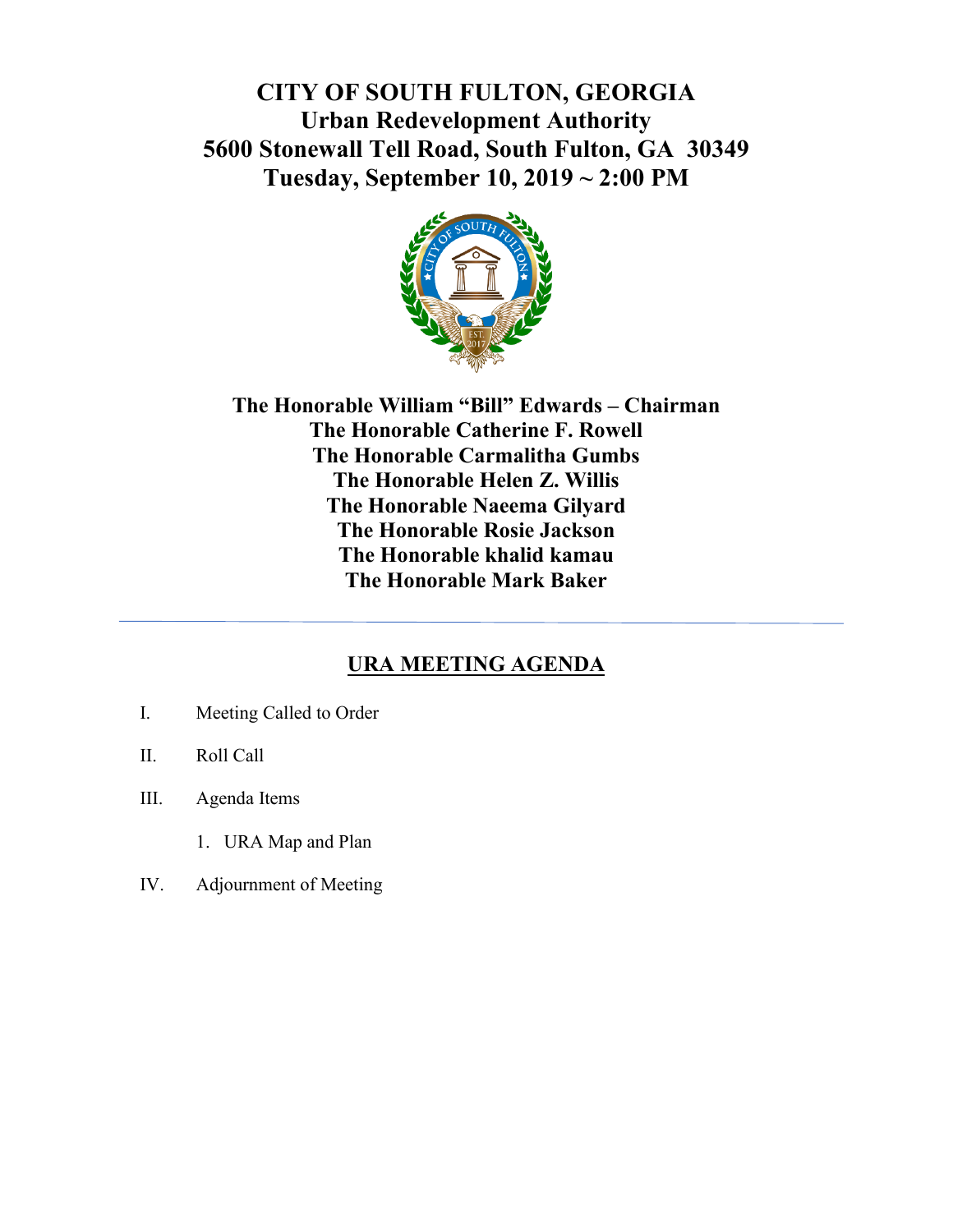## **CITY OF SOUTH FULTON, GEORGIA**

URA Meeting 5600 Stonewall Tell Road

Tuesday, September 10, 2019, 2:00 PM



Attendees: Honorable Williams Bill Edwards, Mayor Honorable Catherine Rowell, Councilmember Honorable Carmalitha Gumbs, Councilmember (Arrived 2:14 PM) Honorable Helen Willis, Councilmember Honorable Naeema Gilyard, Councilmember Honorable Rosie Jackson, Councilmember Honorable khalid kamau, Councilmember Honorable Mark Baker. Councilmember

### **MEETING MINUTES**

The meeting was called to order by Mayor William Bill Edwards at 2:05 PM.

The roll call was conducted by City Clerk. A quorum was established.

#### **Discussion Items**

CFO Frank Milazi explained and reviewed the 2020 URA Map and Plan. Mr., Milazi referenced the handbook and recommended pulling some items from the proposed URA budget which would allow the city to be within budget.

Attorney Walker informed adoption of the map and plan was done on August  $13<sup>th</sup>$ . The main concern is for the 2019/2020 plan and the budget to match the URA plan. At this time there are more projects than monies and now is the time to discuss with finance and the city manager on what can be trimmed from the budget.

Councilmember khalid questioned, in the balance of the 2019 budget, is there any line item where there is a surplus which can be used toward the \$600,000 balance.

CFO Frank Milazi explained as of September  $30<sup>th</sup>$  the proposed surplus will be \$670,000.00 which \$400,000.00 of this amount will be used for the Bearcat purchase.

Councilmember Willis requested the representative sent by Mr. Walls explain what can and can not be included in the URA.

Representative Mr. Williams state he would not be able to explain information needed at this time.